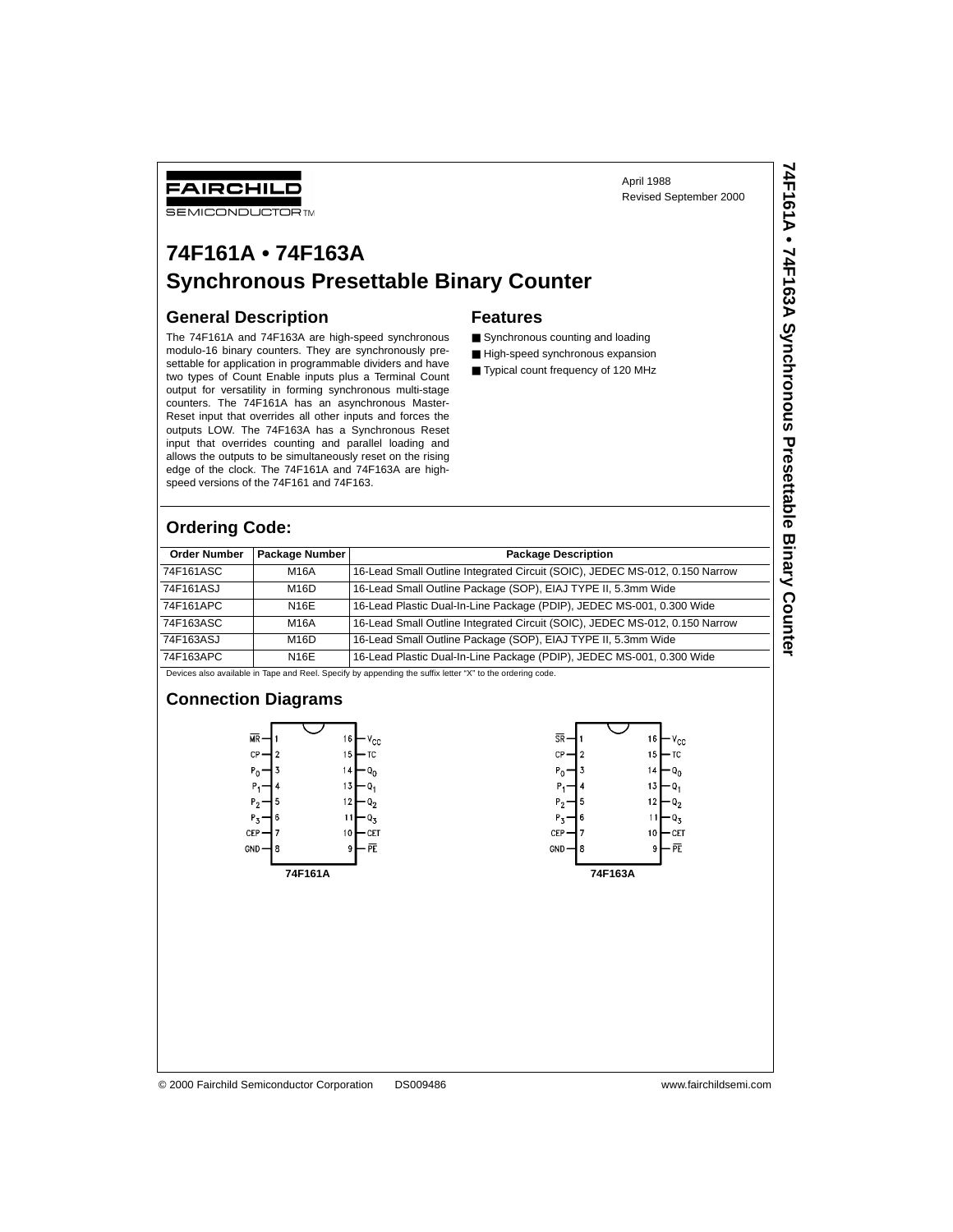#### **Logic Symbols**  $P_0$  $P_1$  $P_2$   $P_3$ PE n CEP **CET** TC  $CP$ MR  $Q_0$  $Q_1$   $Q_2$   $Q_3$ **74F161A IEEE/IEC** CTRDIV16  $\overline{\text{MR}}$  $CT=0$  $\overline{\mathsf{PE}}$ M1 M2  $3CT=15$  $-$  TC CET. G3  $CEP$ G4  $\mathsf{CP}$  $\geq$  C5/2, 3, 4+  $P_0$  $\overline{1,50}$  $(1)$ Q<sub>0</sub>  $P_1$  $(2)$  $Q_1$  $\frac{1}{2}$  $\overline{(4)}$  $P_2$  $P_3$  $(8)$  $\cdot$  Q<sub>3</sub> **74F161A**



### **Unit Loading/Fan Out**

**74F161A • 74F163A**

74F161A . 74F163A

| <b>Pin Names</b> |                                              | Input $I_{\text{H}}/I_{\text{H}}$<br>U.L. |                                         |
|------------------|----------------------------------------------|-------------------------------------------|-----------------------------------------|
|                  | <b>Description</b>                           | <b>HIGH/LOW</b>                           | Output I <sub>OH</sub> /I <sub>OL</sub> |
| <b>CEP</b>       | Count Enable Parallel Input                  | 1.0/1.0                                   | 20 µA/-0.6 mA                           |
| CET              | Count Enable Trickle Input                   | 1.0/2.0                                   | 20 uA/-1.2 mA                           |
| <b>CP</b>        | Clock Pulse Input (Active Rising Edge)       | 1.0/1.0                                   | 20 µA/-0.6 mA                           |
| MR (74F161A)     | Asynchronous Master Reset Input (Active LOW) | 1.0/1.0                                   | 20 µA/-0.6 mA                           |
| SR (74F163A)     | Synchronous Reset Input (Active LOW)         | 1.0/2.0                                   | 20 µA/-1.2 mA                           |
| $P_0-P_3$        | Parallel Data Inputs                         | 1.0/1.0                                   | 20 µA/-0.6 mA                           |
| $\overline{PE}$  | Parallel Enable Input (Active LOW)           | 1.0/2.0                                   | 20 µA/-1.2 mA                           |
| $Q_0 - Q_3$      | <b>Flip-Flop Outputs</b>                     | 50/33.3                                   | $-1$ mA/20 mA                           |
| <b>TC</b>        | <b>Terminal Count Output</b>                 | 50/33.3                                   | $-1$ mA/20 mA                           |

www.fairchildsemi.com 2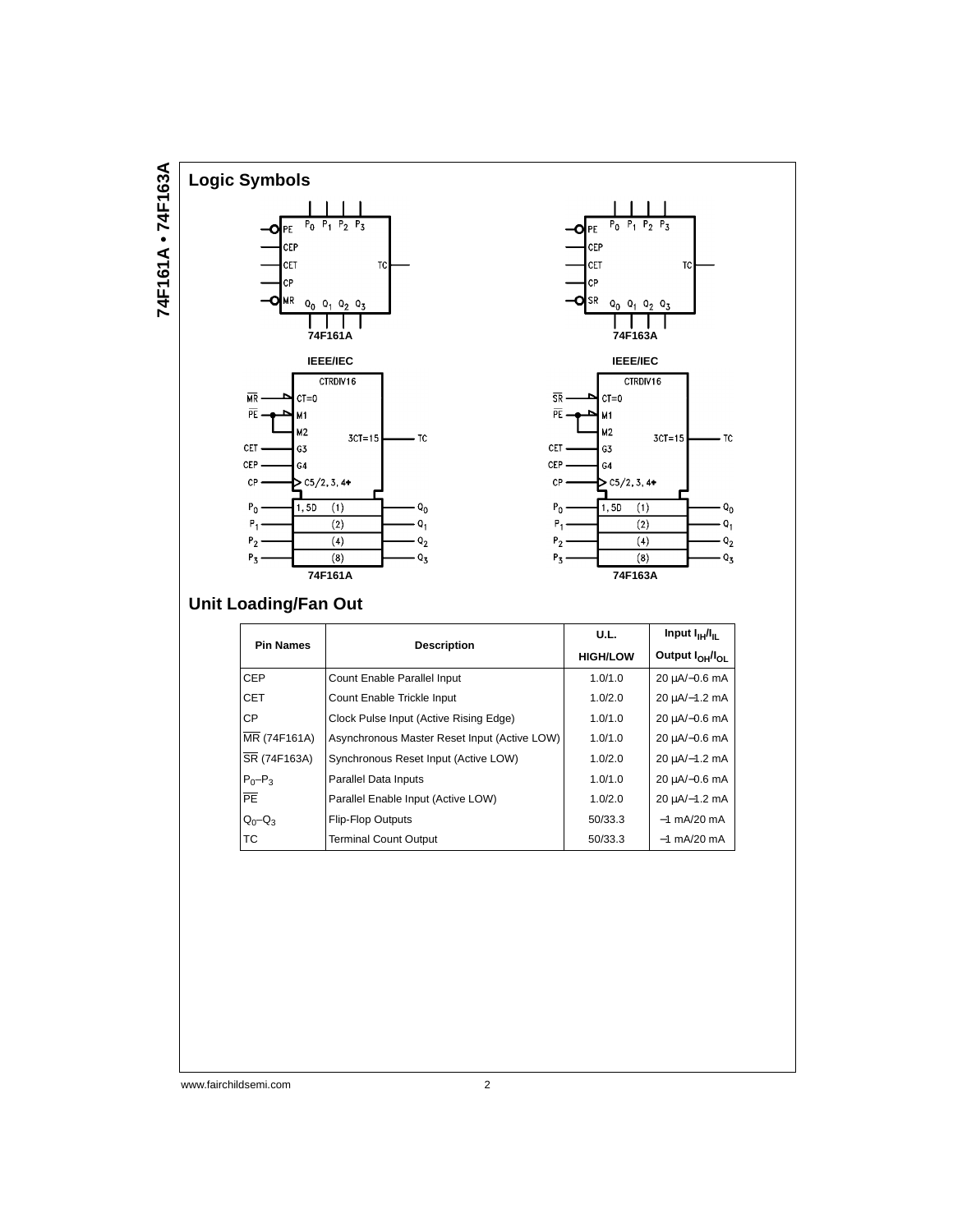### **Functional Description**

The 74F161A and 74F163A count in modulo-16 binary sequence. From state 15 (HHHH) they increment to state 0 (LLLL). The clock inputs of all flip-flops are driven in parallel through a clock buffer. Thus all changes of the Q outputs (except due to Master Reset of the 74F161A) occur as a result of, and synchronous with, the LOW-to-HIGH transition of the CP input signal. The circuits have four fundamental modes of operation, in order of precedence: asynchronous reset (74F161A), synchronous reset (74F163A), parallel load, count-up and hold. Five control inputs—Master Reset (MR, 74F161A), Synchronous Reset (SR, 74F163A), Parallel Enable (PE), Count Enable Parallel (CEP) and Count Enable Trickle (CET)—determine the mode of operation, as shown in the Mode Select Table. A LOW signal on  $\overline{\text{MR}}$  overrides all other inputs and asynchronously forces all outputs LOW. A LOW signal on SR overrides counting and parallel loading and allows all outputs to go LOW on the next rising edge of CP. A LOW signal on PE overrides counting and allows information on the Parallel Data  $(P_n)$  inputs to be loaded into the flip-flops on the next

rising edge of CP. With  $\overline{PE}$  and  $\overline{MR}$  ('F161A) or  $\overline{SR}$ (74F163A) HIGH, CEP and CET permit counting when both are HIGH. Conversely, a LOW signal on either CEP or CET inhibits counting.

The 74F161A and 74F163A use D-type edge triggered flipflops and changing the SR, PE, CEP and CET inputs when the CP is in either state does not cause errors, provided that the recommended setup and hold times, with respect to the rising edge of CP, are observed.

The Terminal Count (TC) output is HIGH when CET is HIGH and the counter is in state 15. To implement synchronous multi-stage counters, the TC outputs can be used with the CEP and CET inputs in two different ways. Please refer to the 74F568 data sheet. The TC output is subject to decoding spikes due to internal race conditions and is therefore not recommended for use as a clock or asynchronous reset for flip-flops, counters or registers.

Logic Equations: Count Enable = CEP . CET . PE

#### $TC = Q_0 \cdot Q_1 \cdot Q_2 \cdot Q_3 \cdot CET$

#### **Mode Select Table**

| <b>SR</b><br>(Note 1) |   | PE CET   | CЕ | <b>Action on the Rising</b><br>Clock Edge $(\_ )$ |
|-----------------------|---|----------|----|---------------------------------------------------|
|                       |   | X.       | X  | Reset (Clear)                                     |
| н                     |   | $\times$ | X  | Load $(P_n \rightarrow Q_n)$                      |
| н                     | н | H        | H  | Count (Increment)                                 |
| н                     | н |          | X  | No Change (Hold)                                  |
| н                     | н | X        |    | No Change (Hold)                                  |

**State Diagram**



**Note 1:** For 74F163A only

H = HIGH Voltage Level L = LOW Voltage Level X = Immaterial

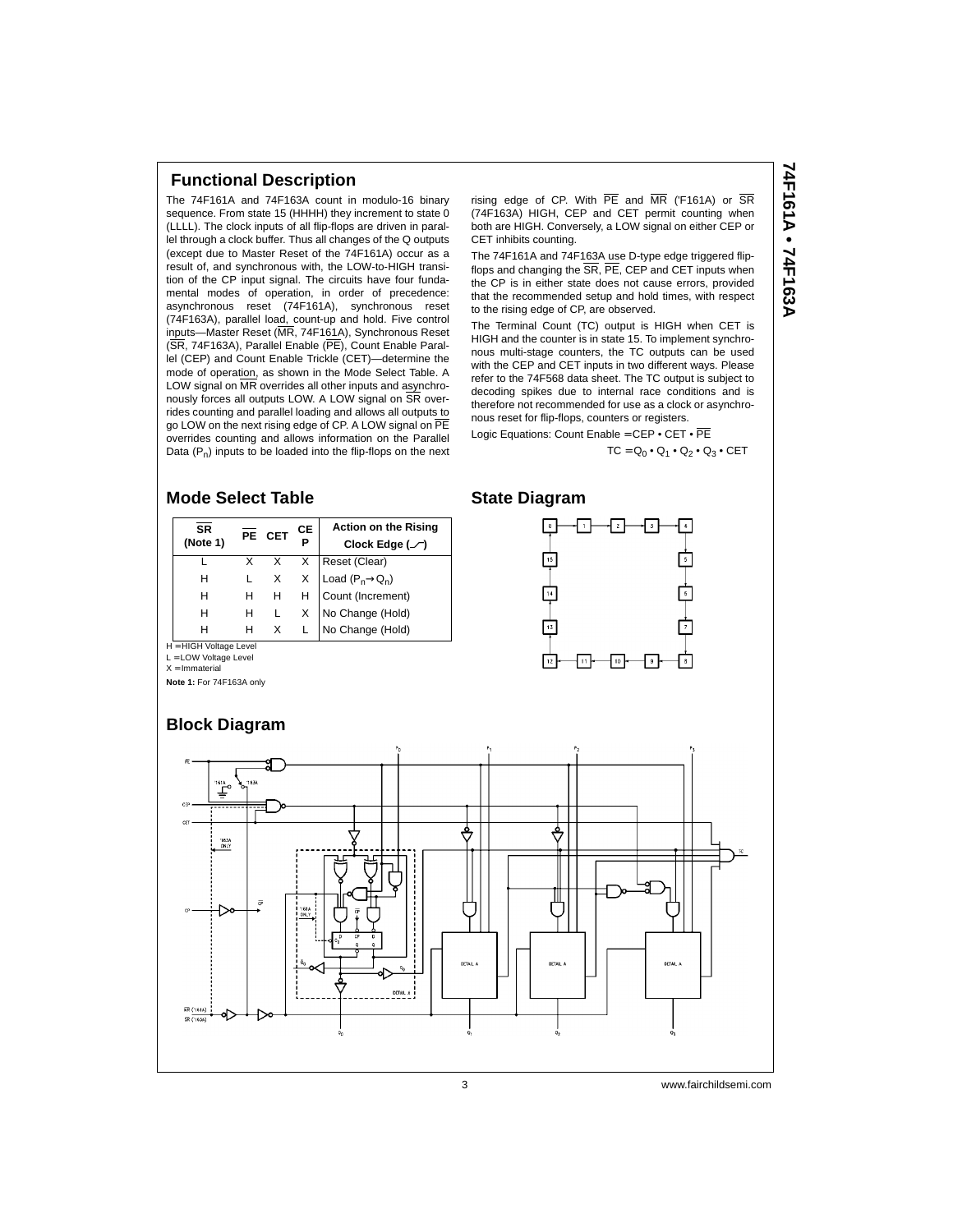### **Absolute Maximum Ratings**(Note 2) **Recommended Operating**

| Storage Temperature                         | $-65^{\circ}$ C to $+150^{\circ}$ C |
|---------------------------------------------|-------------------------------------|
| Ambient Temperature under Bias              | $-55^{\circ}$ C to $+125^{\circ}$ C |
| Junction Temperature under Bias             | $-55^{\circ}$ C to $+150^{\circ}$ C |
| V <sub>CC</sub> Pin Potential to Ground Pin | $-0.5V$ to $+7.0V$                  |
| Input Voltage (Note 3)                      | $-0.5V$ to $+7.0V$                  |
| Input Current (Note 3)                      | $-30$ mA to $+5.0$ mA               |
| Voltage Applied to Output                   |                                     |
| in HIGH State (with $V_{CC} = 0V$ )         |                                     |
| <b>Standard Output</b>                      | $-0.5V$ to $V_{CC}$                 |
| 3-STATE Output                              | $-0.5V$ to $+5.5V$                  |
| <b>Current Applied to Output</b>            |                                     |
| in LOW State (Max)                          | twice the rated $I_{\Omega}$ (mA)   |
| ESD Last Passing Voltage (Min)              | 4000V                               |
|                                             |                                     |

# **Conditions**

| Free Air Ambient Temperature | $0^{\circ}$ C to +70 $^{\circ}$ C |
|------------------------------|-----------------------------------|
| Supply Voltage               | $+4.5V$ to $+5.5V$                |

**Note 2:** Absolute maximum ratings are values beyond which the device may be damaged or have its useful life impaired. Functional operation under these conditions is not implied.

**Note 3:** Either voltage limit or current limit is sufficient to protect inputs.

### **DC Electrical Characteristics**

| Symbol           | Parameter                    |                     | Min   | Typ | Max    | Units  | $v_{\rm cc}$ | <b>Conditions</b>                                                            |
|------------------|------------------------------|---------------------|-------|-----|--------|--------|--------------|------------------------------------------------------------------------------|
| $V_{\text{IH}}$  | Input HIGH Voltage           |                     | 2.0   |     |        | $\vee$ |              | Recognized as a HIGH Signal                                                  |
| $V_{IL}$         | Input LOW Voltage            |                     |       |     | 0.8    | $\vee$ |              | Recognized as a LOW Signal                                                   |
| $V_{CD}$         | Input Clamp Diode Voltage    |                     |       |     | $-1.2$ | $\vee$ | Min          | $I_{IN} = -18$ mA                                                            |
| $V_{OH}$         | Output HIGH                  | 10% V <sub>CC</sub> | 2.5   |     |        | $\vee$ | Min          |                                                                              |
|                  | Voltage                      | $5\%$ $V_{CC}$      | 2.7   |     |        |        |              |                                                                              |
| $V_{OL}$         | Output LOW                   | $10\%$ $V_{CC}$     |       |     | 0.5    | $\vee$ | Min          | $I_{OL} = 20$ mA                                                             |
|                  | Voltage                      |                     |       |     |        |        |              |                                                                              |
| $I_{\rm IH}$     | Input HIGH                   |                     |       |     | 5.0    | μA     | Max          | $V_{IN} = 2.7V$                                                              |
|                  | Current                      |                     |       |     |        |        |              |                                                                              |
| $I_{\text{BVI}}$ | Input HIGH Current           |                     |       |     | 7.0    | μA     | Max          | $V_{IN} = 7.0V$                                                              |
|                  | <b>Breakdown Test</b>        |                     |       |     |        |        |              |                                                                              |
| $I_{CEX}$        | Output HIGH                  |                     |       |     | 50     | μA     | Max          | $V_{\text{OUT}} = V_{\text{CC}}$                                             |
|                  | Leakage Current              |                     |       |     |        |        |              |                                                                              |
| $V_{ID}$         | Input Leakage                |                     | 4.75  |     |        | $\vee$ | 0.0          | $I_{1D} = 1.9 \mu A$                                                         |
|                  | Test                         |                     |       |     |        |        |              | All Other Pins Grounded                                                      |
| $I_{OD}$         | Output Leakage               |                     |       |     | 3.75   | μA     | 0.0          | $V_{\text{IOD}} = 150 \text{ mV}$                                            |
|                  | <b>Circuit Current</b>       |                     |       |     |        |        |              | All Other Pins Grounded                                                      |
| ŀμ,              | Input LOW Current            |                     |       |     | $-0.6$ | mA     | Max          | $V_{IN} = 0.5V$ (CEP, CP, $\overline{MR}$ , P <sub>0</sub> -P <sub>3</sub> ) |
|                  |                              |                     |       |     | $-1.2$ | mA     | Max          | $V_{IN} = 0.5V$ (CET, PE, SR)                                                |
| $I_{OS}$         | Output Short-Circuit Current |                     | $-60$ |     | $-150$ | mA     | Max          | $V_{OUT} = 0V$                                                               |
| $I_{\rm CC}$     | Power Supply Current         |                     |       | 37  | 55     | mA     | Max          |                                                                              |